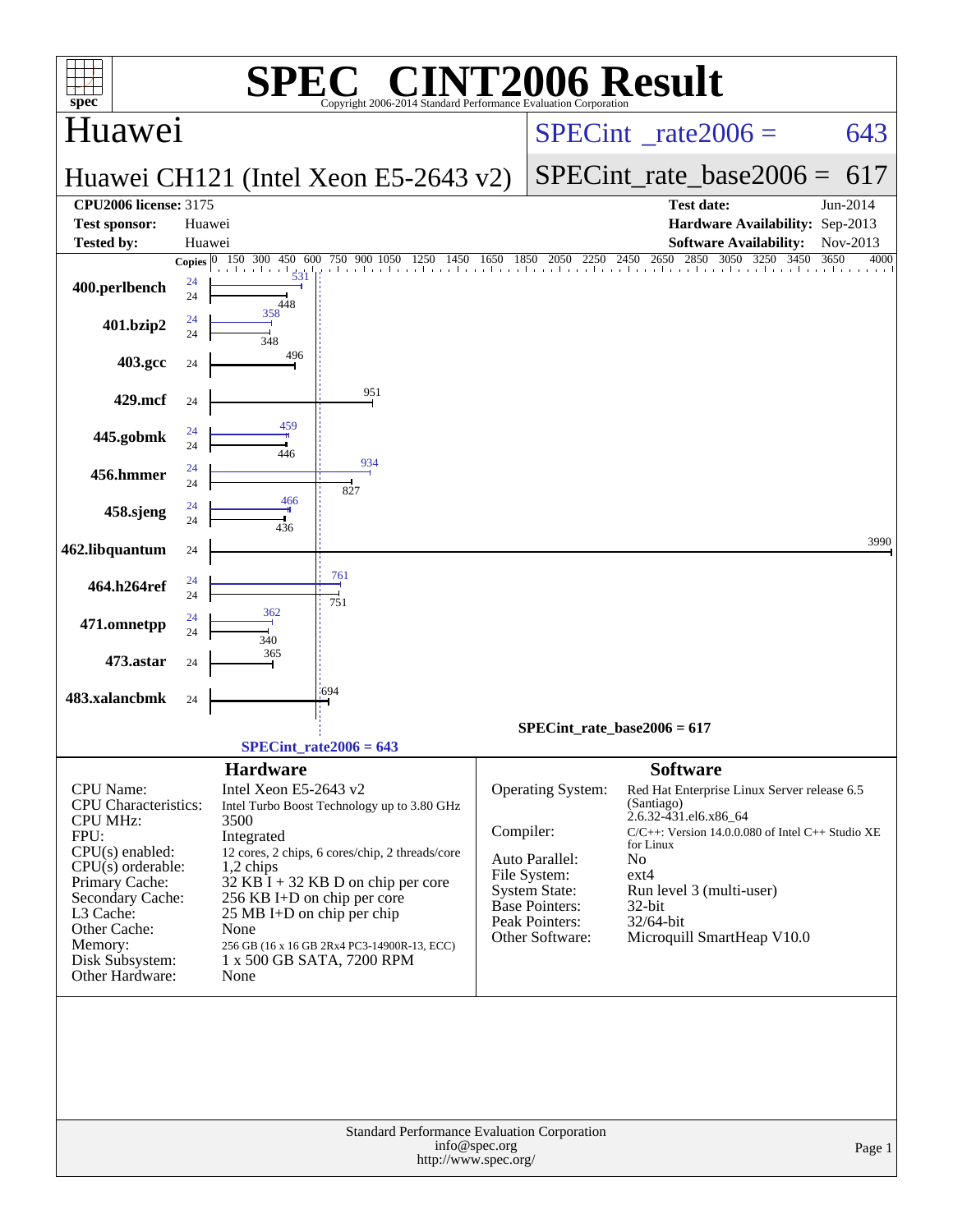

#### Huawei

#### SPECint rate $2006 = 643$

#### Huawei CH121 (Intel Xeon E5-2643 v2)

[SPECint\\_rate\\_base2006 =](http://www.spec.org/auto/cpu2006/Docs/result-fields.html#SPECintratebase2006) 617

**[CPU2006 license:](http://www.spec.org/auto/cpu2006/Docs/result-fields.html#CPU2006license)** 3175 **[Test date:](http://www.spec.org/auto/cpu2006/Docs/result-fields.html#Testdate)** Jun-2014

**[Test sponsor:](http://www.spec.org/auto/cpu2006/Docs/result-fields.html#Testsponsor)** Huawei **[Hardware Availability:](http://www.spec.org/auto/cpu2006/Docs/result-fields.html#HardwareAvailability)** Sep-2013 **[Tested by:](http://www.spec.org/auto/cpu2006/Docs/result-fields.html#Testedby)** Huawei **[Software Availability:](http://www.spec.org/auto/cpu2006/Docs/result-fields.html#SoftwareAvailability)** Nov-2013

#### **[Results Table](http://www.spec.org/auto/cpu2006/Docs/result-fields.html#ResultsTable)**

|                                                                                                          | <b>Base</b>   |                |       |                |            |                | <b>Peak</b> |               |                |              |                |              |                |              |
|----------------------------------------------------------------------------------------------------------|---------------|----------------|-------|----------------|------------|----------------|-------------|---------------|----------------|--------------|----------------|--------------|----------------|--------------|
| <b>Benchmark</b>                                                                                         | <b>Copies</b> | <b>Seconds</b> | Ratio | <b>Seconds</b> | Ratio      | <b>Seconds</b> | Ratio       | <b>Copies</b> | <b>Seconds</b> | <b>Ratio</b> | <b>Seconds</b> | <b>Ratio</b> | <b>Seconds</b> | <b>Ratio</b> |
| 400.perlbench                                                                                            | 24            | 527            | 445   | 524            | 448        | 523            | 448         | 24            | 443            | 530          | 439            | 535          | 442            | 531          |
| 401.bzip2                                                                                                | 24            | 666            | 348   | 666            | 348        | 666            | 348         | 24            | 646            | 358          | 647            | 358          | 647            | 358          |
| $403.\mathrm{gcc}$                                                                                       | 24            | 391            | 495   | 390            | 496        | 388            | 498         | 24            | 391            | 495          | 390            | 496          | 388            | 498          |
| $429$ .mcf                                                                                               | 24            | 230            | 950   | 230            | 952        | 230            | 951         | 24            | 230            | 950          | 230            | 952          | 230            | 951          |
| $445$ .gobmk                                                                                             | 24            | 570            | 442   | 564            | 446        | 563            | 447         | 24            | 564            | 447          | 549            | 459          | 549            | 459          |
| 456.hmmer                                                                                                | 24            | 271            | 826   | 270            | 828        | 271            | 827         | 24            | 240            | 934          | 240            | 934          | 240            | 933          |
| $458$ .sjeng                                                                                             | 24            | 673            | 431   | 658            | 441        | 665            | 436         | 24            | 642            | 452          | 624            | 466          | 623            | 466          |
| 462.libquantum                                                                                           | 24            | 125            | 3990  | 125            | 3990       | 125            | 3990        | 24            | 125            | 3990         | 125            | 3990         | 125            | 3990         |
| 464.h264ref                                                                                              | 24            | 705            | 753   | 708            | <b>750</b> | 707            | 751         | 24            | 698            | 761          | 698            | 761          | 698            | 761          |
| 471.omnetpp                                                                                              | 24            | 441            | 340   | 443            | 339        | 441            | 340         | 24            | 414            | 362          | 414            | 362          | 415            | 361          |
| 473.astar                                                                                                | 24            | 467            | 361   | 460            | 366        | 461            | 365         | 24            | 467            | 361          | 460            | 366          | 461            | 365          |
| 483.xalancbmk                                                                                            | 24            | 238            | 695   | 239            | 692        | 239            | 694         | 24            | 238            | 695          | 239            | 692          | 239            | <u>694</u>   |
| Results appear in the order in which they were run. Bold underlined text indicates a median measurement. |               |                |       |                |            |                |             |               |                |              |                |              |                |              |

#### **[Submit Notes](http://www.spec.org/auto/cpu2006/Docs/result-fields.html#SubmitNotes)**

 The numactl mechanism was used to bind copies to processors. The config file option 'submit' was used to generate numactl commands to bind each copy to a specific processor. For details, please see the config file.

#### **[Operating System Notes](http://www.spec.org/auto/cpu2006/Docs/result-fields.html#OperatingSystemNotes)**

Stack size set to unlimited using "ulimit -s unlimited"

#### **[Platform Notes](http://www.spec.org/auto/cpu2006/Docs/result-fields.html#PlatformNotes)**

```
Standard Performance Evaluation Corporation
 Sysinfo program /spec14/config/sysinfo.rev6818
 $Rev: 6818 $ $Date:: 2012-07-17 #$ e86d102572650a6e4d596a3cee98f191
 running on localhost.localdomain Fri Jun 27 22:26:45 2014
 This section contains SUT (System Under Test) info as seen by
some common utilities. To remove or add to this section, see:
  http://www.spec.org/cpu2006/Docs/config.html#sysinfo
 From /proc/cpuinfo
    model name : Intel(R) Xeon(R) CPU E5-2643 v2 @ 3.50GHz
       2 "physical id"s (chips)
       24 "processors"
    cores, siblings (Caution: counting these is hw and system dependent. The
    following excerpts from /proc/cpuinfo might not be reliable. Use with
    caution.)
       cpu cores : 6
       siblings : 12
                                   Continued on next page
```
[info@spec.org](mailto:info@spec.org) <http://www.spec.org/>

Page 2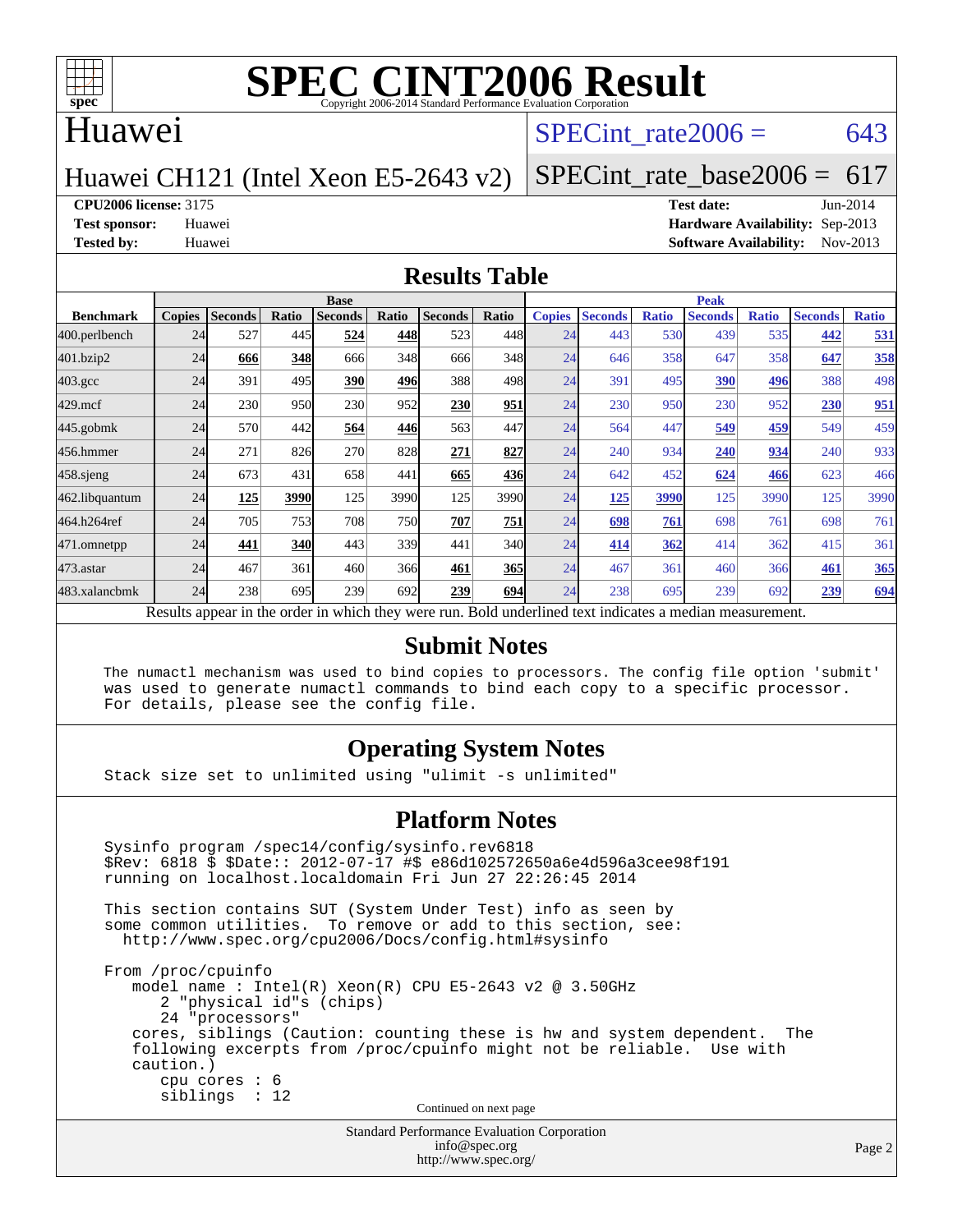

#### Huawei

SPECint rate $2006 = 643$ 

[SPECint\\_rate\\_base2006 =](http://www.spec.org/auto/cpu2006/Docs/result-fields.html#SPECintratebase2006)  $617$ 

Huawei CH121 (Intel Xeon E5-2643 v2)

**[CPU2006 license:](http://www.spec.org/auto/cpu2006/Docs/result-fields.html#CPU2006license)** 3175 **[Test date:](http://www.spec.org/auto/cpu2006/Docs/result-fields.html#Testdate)** Jun-2014 **[Test sponsor:](http://www.spec.org/auto/cpu2006/Docs/result-fields.html#Testsponsor)** Huawei **[Hardware Availability:](http://www.spec.org/auto/cpu2006/Docs/result-fields.html#HardwareAvailability)** Sep-2013 **[Tested by:](http://www.spec.org/auto/cpu2006/Docs/result-fields.html#Testedby)** Huawei **[Software Availability:](http://www.spec.org/auto/cpu2006/Docs/result-fields.html#SoftwareAvailability)** Nov-2013

#### **[Platform Notes \(Continued\)](http://www.spec.org/auto/cpu2006/Docs/result-fields.html#PlatformNotes)**

 physical 0: cores 2 3 4 8 9 10 physical 1: cores 2 3 4 8 9 10 cache size : 25600 KB From /proc/meminfo<br>MemTotal: 264478184 kB HugePages\_Total: 0<br>Hugepagesize: 2048 kB Hugepagesize: /usr/bin/lsb\_release -d Red Hat Enterprise Linux Server release 6.5 (Santiago) From /etc/\*release\* /etc/\*version\* redhat-release: Red Hat Enterprise Linux Server release 6.5 (Santiago) system-release: Red Hat Enterprise Linux Server release 6.5 (Santiago) system-release-cpe: cpe:/o:redhat:enterprise\_linux:6server:ga:server uname -a: Linux localhost.localdomain 2.6.32-431.el6.x86\_64 #1 SMP Sun Nov 10 22:19:54 EST 2013 x86\_64 x86\_64 x86\_64 GNU/Linux run-level 3 Jun 27 22:25 SPEC is set to: /spec14 Filesystem Type Size Used Avail Use% Mounted on<br>
/dev/sdal ext4 410G 14G 376G 4% /  $ext4 410G$  Additional information from dmidecode: BIOS Insyde Corp. RMIBV629 05/12/2014 Memory: 16x Micron 36JSF2G72PZ-1G9E1 16 GB 1866 MHz 2 rank 8x NO DIMM NO DIMM (End of data from sysinfo program)

#### **[General Notes](http://www.spec.org/auto/cpu2006/Docs/result-fields.html#GeneralNotes)**

Environment variables set by runspec before the start of the run: LD\_LIBRARY\_PATH = "/spec14/libs/32:/spec14/libs/64:/spec14/sh"

 Binaries compiled on a system with 1x Core i7-860 CPU + 8GB memory using RedHat EL 6.4 Transparent Huge Pages enabled with: echo always > /sys/kernel/mm/redhat\_transparent\_hugepage/enabled Filesystem page cache cleared with: echo 1> /proc/sys/vm/drop\_caches runspec command invoked through numactl i.e.: numactl --interleave=all runspec <etc>

> Standard Performance Evaluation Corporation [info@spec.org](mailto:info@spec.org) <http://www.spec.org/>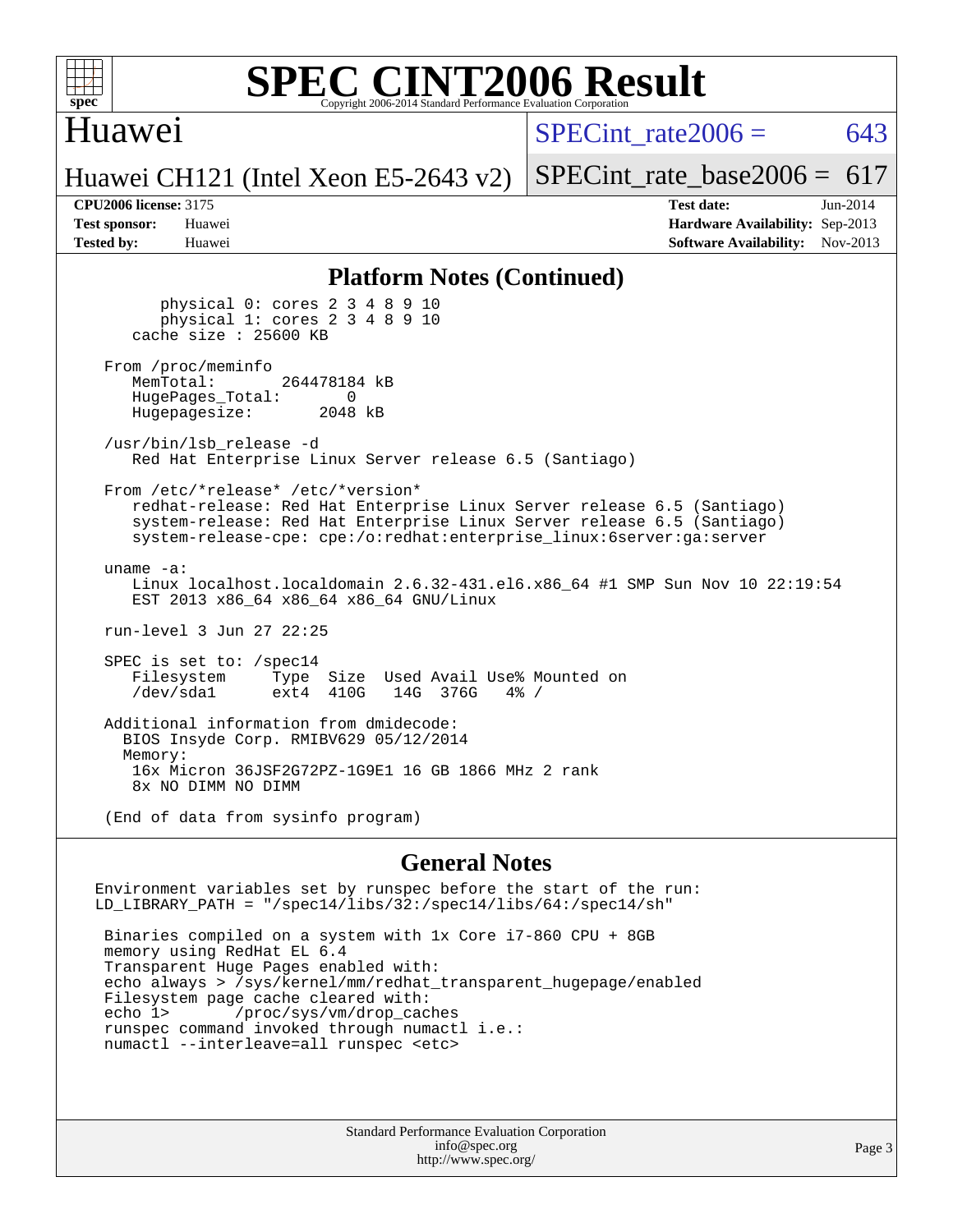

## Huawei

SPECint rate $2006 = 643$ 

Huawei CH121 (Intel Xeon E5-2643 v2)

[SPECint\\_rate\\_base2006 =](http://www.spec.org/auto/cpu2006/Docs/result-fields.html#SPECintratebase2006)  $617$ **[CPU2006 license:](http://www.spec.org/auto/cpu2006/Docs/result-fields.html#CPU2006license)** 3175 **[Test date:](http://www.spec.org/auto/cpu2006/Docs/result-fields.html#Testdate)** Jun-2014

**[Test sponsor:](http://www.spec.org/auto/cpu2006/Docs/result-fields.html#Testsponsor)** Huawei **[Hardware Availability:](http://www.spec.org/auto/cpu2006/Docs/result-fields.html#HardwareAvailability)** Sep-2013 **[Tested by:](http://www.spec.org/auto/cpu2006/Docs/result-fields.html#Testedby)** Huawei **[Software Availability:](http://www.spec.org/auto/cpu2006/Docs/result-fields.html#SoftwareAvailability)** Nov-2013

## **[Base Compiler Invocation](http://www.spec.org/auto/cpu2006/Docs/result-fields.html#BaseCompilerInvocation)**

[C benchmarks](http://www.spec.org/auto/cpu2006/Docs/result-fields.html#Cbenchmarks):  $\text{icc}$   $-\text{m32}$ 

[C++ benchmarks:](http://www.spec.org/auto/cpu2006/Docs/result-fields.html#CXXbenchmarks) [icpc -m32](http://www.spec.org/cpu2006/results/res2014q3/cpu2006-20140628-30074.flags.html#user_CXXbase_intel_icpc_4e5a5ef1a53fd332b3c49e69c3330699)

#### **[Base Portability Flags](http://www.spec.org/auto/cpu2006/Docs/result-fields.html#BasePortabilityFlags)**

 400.perlbench: [-DSPEC\\_CPU\\_LINUX\\_IA32](http://www.spec.org/cpu2006/results/res2014q3/cpu2006-20140628-30074.flags.html#b400.perlbench_baseCPORTABILITY_DSPEC_CPU_LINUX_IA32) 462.libquantum: [-DSPEC\\_CPU\\_LINUX](http://www.spec.org/cpu2006/results/res2014q3/cpu2006-20140628-30074.flags.html#b462.libquantum_baseCPORTABILITY_DSPEC_CPU_LINUX) 483.xalancbmk: [-DSPEC\\_CPU\\_LINUX](http://www.spec.org/cpu2006/results/res2014q3/cpu2006-20140628-30074.flags.html#b483.xalancbmk_baseCXXPORTABILITY_DSPEC_CPU_LINUX)

### **[Base Optimization Flags](http://www.spec.org/auto/cpu2006/Docs/result-fields.html#BaseOptimizationFlags)**

[C benchmarks](http://www.spec.org/auto/cpu2006/Docs/result-fields.html#Cbenchmarks):

[-xSSE4.2](http://www.spec.org/cpu2006/results/res2014q3/cpu2006-20140628-30074.flags.html#user_CCbase_f-xSSE42_f91528193cf0b216347adb8b939d4107) [-ipo](http://www.spec.org/cpu2006/results/res2014q3/cpu2006-20140628-30074.flags.html#user_CCbase_f-ipo) [-O3](http://www.spec.org/cpu2006/results/res2014q3/cpu2006-20140628-30074.flags.html#user_CCbase_f-O3) [-no-prec-div](http://www.spec.org/cpu2006/results/res2014q3/cpu2006-20140628-30074.flags.html#user_CCbase_f-no-prec-div) [-opt-prefetch](http://www.spec.org/cpu2006/results/res2014q3/cpu2006-20140628-30074.flags.html#user_CCbase_f-opt-prefetch) [-opt-mem-layout-trans=3](http://www.spec.org/cpu2006/results/res2014q3/cpu2006-20140628-30074.flags.html#user_CCbase_f-opt-mem-layout-trans_a7b82ad4bd7abf52556d4961a2ae94d5)

[C++ benchmarks:](http://www.spec.org/auto/cpu2006/Docs/result-fields.html#CXXbenchmarks)

[-xSSE4.2](http://www.spec.org/cpu2006/results/res2014q3/cpu2006-20140628-30074.flags.html#user_CXXbase_f-xSSE42_f91528193cf0b216347adb8b939d4107) [-ipo](http://www.spec.org/cpu2006/results/res2014q3/cpu2006-20140628-30074.flags.html#user_CXXbase_f-ipo) [-O3](http://www.spec.org/cpu2006/results/res2014q3/cpu2006-20140628-30074.flags.html#user_CXXbase_f-O3) [-no-prec-div](http://www.spec.org/cpu2006/results/res2014q3/cpu2006-20140628-30074.flags.html#user_CXXbase_f-no-prec-div) [-opt-prefetch](http://www.spec.org/cpu2006/results/res2014q3/cpu2006-20140628-30074.flags.html#user_CXXbase_f-opt-prefetch) [-opt-mem-layout-trans=3](http://www.spec.org/cpu2006/results/res2014q3/cpu2006-20140628-30074.flags.html#user_CXXbase_f-opt-mem-layout-trans_a7b82ad4bd7abf52556d4961a2ae94d5) [-Wl,-z,muldefs](http://www.spec.org/cpu2006/results/res2014q3/cpu2006-20140628-30074.flags.html#user_CXXbase_link_force_multiple1_74079c344b956b9658436fd1b6dd3a8a) [-L/sh -lsmartheap](http://www.spec.org/cpu2006/results/res2014q3/cpu2006-20140628-30074.flags.html#user_CXXbase_SmartHeap_32f6c82aa1ed9c52345d30cf6e4a0499)

#### **[Base Other Flags](http://www.spec.org/auto/cpu2006/Docs/result-fields.html#BaseOtherFlags)**

[C benchmarks](http://www.spec.org/auto/cpu2006/Docs/result-fields.html#Cbenchmarks):

403.gcc: [-Dalloca=\\_alloca](http://www.spec.org/cpu2006/results/res2014q3/cpu2006-20140628-30074.flags.html#b403.gcc_baseEXTRA_CFLAGS_Dalloca_be3056838c12de2578596ca5467af7f3)

## **[Peak Compiler Invocation](http://www.spec.org/auto/cpu2006/Docs/result-fields.html#PeakCompilerInvocation)**

[C benchmarks \(except as noted below\)](http://www.spec.org/auto/cpu2006/Docs/result-fields.html#Cbenchmarksexceptasnotedbelow): [icc -m32](http://www.spec.org/cpu2006/results/res2014q3/cpu2006-20140628-30074.flags.html#user_CCpeak_intel_icc_5ff4a39e364c98233615fdd38438c6f2) 400.perlbench: [icc -m64](http://www.spec.org/cpu2006/results/res2014q3/cpu2006-20140628-30074.flags.html#user_peakCCLD400_perlbench_intel_icc_64bit_bda6cc9af1fdbb0edc3795bac97ada53) 401.bzip2: [icc -m64](http://www.spec.org/cpu2006/results/res2014q3/cpu2006-20140628-30074.flags.html#user_peakCCLD401_bzip2_intel_icc_64bit_bda6cc9af1fdbb0edc3795bac97ada53)

456.hmmer: [icc -m64](http://www.spec.org/cpu2006/results/res2014q3/cpu2006-20140628-30074.flags.html#user_peakCCLD456_hmmer_intel_icc_64bit_bda6cc9af1fdbb0edc3795bac97ada53)

458.sjeng: [icc -m64](http://www.spec.org/cpu2006/results/res2014q3/cpu2006-20140628-30074.flags.html#user_peakCCLD458_sjeng_intel_icc_64bit_bda6cc9af1fdbb0edc3795bac97ada53)

```
C++ benchmarks: 
    icpc -m32
```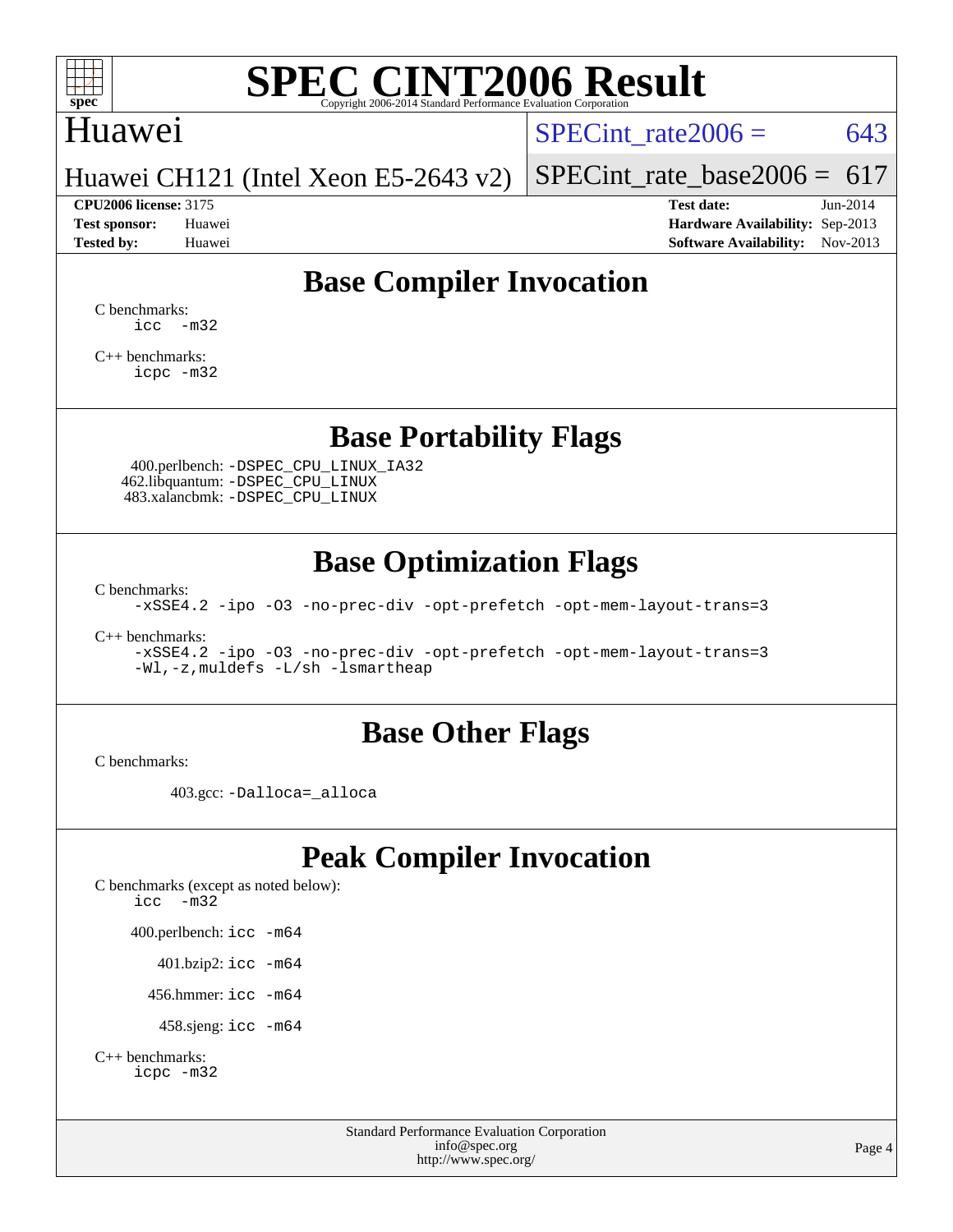

### Huawei

SPECint rate $2006 = 643$ 

Huawei CH121 (Intel Xeon E5-2643 v2)

SPECint rate base2006 =  $617$ 

**[CPU2006 license:](http://www.spec.org/auto/cpu2006/Docs/result-fields.html#CPU2006license)** 3175 **[Test date:](http://www.spec.org/auto/cpu2006/Docs/result-fields.html#Testdate)** Jun-2014 **[Test sponsor:](http://www.spec.org/auto/cpu2006/Docs/result-fields.html#Testsponsor)** Huawei **[Hardware Availability:](http://www.spec.org/auto/cpu2006/Docs/result-fields.html#HardwareAvailability)** Sep-2013 **[Tested by:](http://www.spec.org/auto/cpu2006/Docs/result-fields.html#Testedby)** Huawei **[Software Availability:](http://www.spec.org/auto/cpu2006/Docs/result-fields.html#SoftwareAvailability)** Nov-2013

## **[Peak Portability Flags](http://www.spec.org/auto/cpu2006/Docs/result-fields.html#PeakPortabilityFlags)**

 400.perlbench: [-DSPEC\\_CPU\\_LP64](http://www.spec.org/cpu2006/results/res2014q3/cpu2006-20140628-30074.flags.html#b400.perlbench_peakCPORTABILITY_DSPEC_CPU_LP64) [-DSPEC\\_CPU\\_LINUX\\_X64](http://www.spec.org/cpu2006/results/res2014q3/cpu2006-20140628-30074.flags.html#b400.perlbench_peakCPORTABILITY_DSPEC_CPU_LINUX_X64) 401.bzip2: [-DSPEC\\_CPU\\_LP64](http://www.spec.org/cpu2006/results/res2014q3/cpu2006-20140628-30074.flags.html#suite_peakCPORTABILITY401_bzip2_DSPEC_CPU_LP64) 456.hmmer: [-DSPEC\\_CPU\\_LP64](http://www.spec.org/cpu2006/results/res2014q3/cpu2006-20140628-30074.flags.html#suite_peakCPORTABILITY456_hmmer_DSPEC_CPU_LP64) 458.sjeng: [-DSPEC\\_CPU\\_LP64](http://www.spec.org/cpu2006/results/res2014q3/cpu2006-20140628-30074.flags.html#suite_peakCPORTABILITY458_sjeng_DSPEC_CPU_LP64) 462.libquantum: [-DSPEC\\_CPU\\_LINUX](http://www.spec.org/cpu2006/results/res2014q3/cpu2006-20140628-30074.flags.html#b462.libquantum_peakCPORTABILITY_DSPEC_CPU_LINUX) 483.xalancbmk: [-DSPEC\\_CPU\\_LINUX](http://www.spec.org/cpu2006/results/res2014q3/cpu2006-20140628-30074.flags.html#b483.xalancbmk_peakCXXPORTABILITY_DSPEC_CPU_LINUX)

# **[Peak Optimization Flags](http://www.spec.org/auto/cpu2006/Docs/result-fields.html#PeakOptimizationFlags)**

[C benchmarks](http://www.spec.org/auto/cpu2006/Docs/result-fields.html#Cbenchmarks):

 400.perlbench: [-xSSE4.2](http://www.spec.org/cpu2006/results/res2014q3/cpu2006-20140628-30074.flags.html#user_peakPASS2_CFLAGSPASS2_LDCFLAGS400_perlbench_f-xSSE42_f91528193cf0b216347adb8b939d4107)(pass 2) [-prof-gen](http://www.spec.org/cpu2006/results/res2014q3/cpu2006-20140628-30074.flags.html#user_peakPASS1_CFLAGSPASS1_LDCFLAGS400_perlbench_prof_gen_e43856698f6ca7b7e442dfd80e94a8fc)(pass 1) [-ipo](http://www.spec.org/cpu2006/results/res2014q3/cpu2006-20140628-30074.flags.html#user_peakPASS2_CFLAGSPASS2_LDCFLAGS400_perlbench_f-ipo)(pass 2) [-O3](http://www.spec.org/cpu2006/results/res2014q3/cpu2006-20140628-30074.flags.html#user_peakPASS2_CFLAGSPASS2_LDCFLAGS400_perlbench_f-O3)(pass 2) [-no-prec-div](http://www.spec.org/cpu2006/results/res2014q3/cpu2006-20140628-30074.flags.html#user_peakPASS2_CFLAGSPASS2_LDCFLAGS400_perlbench_f-no-prec-div)(pass 2) [-prof-use](http://www.spec.org/cpu2006/results/res2014q3/cpu2006-20140628-30074.flags.html#user_peakPASS2_CFLAGSPASS2_LDCFLAGS400_perlbench_prof_use_bccf7792157ff70d64e32fe3e1250b55)(pass 2) [-auto-ilp32](http://www.spec.org/cpu2006/results/res2014q3/cpu2006-20140628-30074.flags.html#user_peakCOPTIMIZE400_perlbench_f-auto-ilp32)  $401.bzip2: -xSSE4.2(pass 2) -prof-qen(pass 1) -ipo(pass 2)$  $401.bzip2: -xSSE4.2(pass 2) -prof-qen(pass 1) -ipo(pass 2)$  $401.bzip2: -xSSE4.2(pass 2) -prof-qen(pass 1) -ipo(pass 2)$  $401.bzip2: -xSSE4.2(pass 2) -prof-qen(pass 1) -ipo(pass 2)$  $401.bzip2: -xSSE4.2(pass 2) -prof-qen(pass 1) -ipo(pass 2)$ [-O3](http://www.spec.org/cpu2006/results/res2014q3/cpu2006-20140628-30074.flags.html#user_peakPASS2_CFLAGSPASS2_LDCFLAGS401_bzip2_f-O3)(pass 2) [-no-prec-div](http://www.spec.org/cpu2006/results/res2014q3/cpu2006-20140628-30074.flags.html#user_peakPASS2_CFLAGSPASS2_LDCFLAGS401_bzip2_f-no-prec-div)(pass 2) [-prof-use](http://www.spec.org/cpu2006/results/res2014q3/cpu2006-20140628-30074.flags.html#user_peakPASS2_CFLAGSPASS2_LDCFLAGS401_bzip2_prof_use_bccf7792157ff70d64e32fe3e1250b55)(pass 2) [-opt-prefetch](http://www.spec.org/cpu2006/results/res2014q3/cpu2006-20140628-30074.flags.html#user_peakCOPTIMIZE401_bzip2_f-opt-prefetch) [-auto-ilp32](http://www.spec.org/cpu2006/results/res2014q3/cpu2006-20140628-30074.flags.html#user_peakCOPTIMIZE401_bzip2_f-auto-ilp32) [-ansi-alias](http://www.spec.org/cpu2006/results/res2014q3/cpu2006-20140628-30074.flags.html#user_peakCOPTIMIZE401_bzip2_f-ansi-alias)  $403.\text{sec: basepeak}$  = yes 429.mcf: basepeak = yes 445.gobmk: [-xSSE4.2](http://www.spec.org/cpu2006/results/res2014q3/cpu2006-20140628-30074.flags.html#user_peakPASS2_CFLAGSPASS2_LDCFLAGS445_gobmk_f-xSSE42_f91528193cf0b216347adb8b939d4107)(pass 2) [-prof-gen](http://www.spec.org/cpu2006/results/res2014q3/cpu2006-20140628-30074.flags.html#user_peakPASS1_CFLAGSPASS1_LDCFLAGS445_gobmk_prof_gen_e43856698f6ca7b7e442dfd80e94a8fc)(pass 1) [-prof-use](http://www.spec.org/cpu2006/results/res2014q3/cpu2006-20140628-30074.flags.html#user_peakPASS2_CFLAGSPASS2_LDCFLAGS445_gobmk_prof_use_bccf7792157ff70d64e32fe3e1250b55)(pass 2) [-ansi-alias](http://www.spec.org/cpu2006/results/res2014q3/cpu2006-20140628-30074.flags.html#user_peakCOPTIMIZE445_gobmk_f-ansi-alias) [-opt-mem-layout-trans=3](http://www.spec.org/cpu2006/results/res2014q3/cpu2006-20140628-30074.flags.html#user_peakCOPTIMIZE445_gobmk_f-opt-mem-layout-trans_a7b82ad4bd7abf52556d4961a2ae94d5) 456.hmmer: [-xSSE4.2](http://www.spec.org/cpu2006/results/res2014q3/cpu2006-20140628-30074.flags.html#user_peakCOPTIMIZE456_hmmer_f-xSSE42_f91528193cf0b216347adb8b939d4107) [-ipo](http://www.spec.org/cpu2006/results/res2014q3/cpu2006-20140628-30074.flags.html#user_peakCOPTIMIZE456_hmmer_f-ipo) [-O3](http://www.spec.org/cpu2006/results/res2014q3/cpu2006-20140628-30074.flags.html#user_peakCOPTIMIZE456_hmmer_f-O3) [-no-prec-div](http://www.spec.org/cpu2006/results/res2014q3/cpu2006-20140628-30074.flags.html#user_peakCOPTIMIZE456_hmmer_f-no-prec-div) [-unroll2](http://www.spec.org/cpu2006/results/res2014q3/cpu2006-20140628-30074.flags.html#user_peakCOPTIMIZE456_hmmer_f-unroll_784dae83bebfb236979b41d2422d7ec2) [-auto-ilp32](http://www.spec.org/cpu2006/results/res2014q3/cpu2006-20140628-30074.flags.html#user_peakCOPTIMIZE456_hmmer_f-auto-ilp32) 458.sjeng: [-xSSE4.2](http://www.spec.org/cpu2006/results/res2014q3/cpu2006-20140628-30074.flags.html#user_peakPASS2_CFLAGSPASS2_LDCFLAGS458_sjeng_f-xSSE42_f91528193cf0b216347adb8b939d4107)(pass 2) [-prof-gen](http://www.spec.org/cpu2006/results/res2014q3/cpu2006-20140628-30074.flags.html#user_peakPASS1_CFLAGSPASS1_LDCFLAGS458_sjeng_prof_gen_e43856698f6ca7b7e442dfd80e94a8fc)(pass 1) [-ipo](http://www.spec.org/cpu2006/results/res2014q3/cpu2006-20140628-30074.flags.html#user_peakPASS2_CFLAGSPASS2_LDCFLAGS458_sjeng_f-ipo)(pass 2) [-O3](http://www.spec.org/cpu2006/results/res2014q3/cpu2006-20140628-30074.flags.html#user_peakPASS2_CFLAGSPASS2_LDCFLAGS458_sjeng_f-O3)(pass 2) [-no-prec-div](http://www.spec.org/cpu2006/results/res2014q3/cpu2006-20140628-30074.flags.html#user_peakPASS2_CFLAGSPASS2_LDCFLAGS458_sjeng_f-no-prec-div)(pass 2) [-prof-use](http://www.spec.org/cpu2006/results/res2014q3/cpu2006-20140628-30074.flags.html#user_peakPASS2_CFLAGSPASS2_LDCFLAGS458_sjeng_prof_use_bccf7792157ff70d64e32fe3e1250b55)(pass 2) [-unroll4](http://www.spec.org/cpu2006/results/res2014q3/cpu2006-20140628-30074.flags.html#user_peakCOPTIMIZE458_sjeng_f-unroll_4e5e4ed65b7fd20bdcd365bec371b81f) [-auto-ilp32](http://www.spec.org/cpu2006/results/res2014q3/cpu2006-20140628-30074.flags.html#user_peakCOPTIMIZE458_sjeng_f-auto-ilp32)  $462$ .libquantum: basepeak = yes 464.h264ref: [-xSSE4.2](http://www.spec.org/cpu2006/results/res2014q3/cpu2006-20140628-30074.flags.html#user_peakPASS2_CFLAGSPASS2_LDCFLAGS464_h264ref_f-xSSE42_f91528193cf0b216347adb8b939d4107)(pass 2) [-prof-gen](http://www.spec.org/cpu2006/results/res2014q3/cpu2006-20140628-30074.flags.html#user_peakPASS1_CFLAGSPASS1_LDCFLAGS464_h264ref_prof_gen_e43856698f6ca7b7e442dfd80e94a8fc)(pass 1) [-ipo](http://www.spec.org/cpu2006/results/res2014q3/cpu2006-20140628-30074.flags.html#user_peakPASS2_CFLAGSPASS2_LDCFLAGS464_h264ref_f-ipo)(pass 2) [-O3](http://www.spec.org/cpu2006/results/res2014q3/cpu2006-20140628-30074.flags.html#user_peakPASS2_CFLAGSPASS2_LDCFLAGS464_h264ref_f-O3)(pass 2) [-no-prec-div](http://www.spec.org/cpu2006/results/res2014q3/cpu2006-20140628-30074.flags.html#user_peakPASS2_CFLAGSPASS2_LDCFLAGS464_h264ref_f-no-prec-div)(pass 2) [-prof-use](http://www.spec.org/cpu2006/results/res2014q3/cpu2006-20140628-30074.flags.html#user_peakPASS2_CFLAGSPASS2_LDCFLAGS464_h264ref_prof_use_bccf7792157ff70d64e32fe3e1250b55)(pass 2) [-unroll2](http://www.spec.org/cpu2006/results/res2014q3/cpu2006-20140628-30074.flags.html#user_peakCOPTIMIZE464_h264ref_f-unroll_784dae83bebfb236979b41d2422d7ec2) [-ansi-alias](http://www.spec.org/cpu2006/results/res2014q3/cpu2006-20140628-30074.flags.html#user_peakCOPTIMIZE464_h264ref_f-ansi-alias)

[C++ benchmarks:](http://www.spec.org/auto/cpu2006/Docs/result-fields.html#CXXbenchmarks)

 471.omnetpp: [-xSSE4.2](http://www.spec.org/cpu2006/results/res2014q3/cpu2006-20140628-30074.flags.html#user_peakPASS2_CXXFLAGSPASS2_LDCXXFLAGS471_omnetpp_f-xSSE42_f91528193cf0b216347adb8b939d4107)(pass 2) [-prof-gen](http://www.spec.org/cpu2006/results/res2014q3/cpu2006-20140628-30074.flags.html#user_peakPASS1_CXXFLAGSPASS1_LDCXXFLAGS471_omnetpp_prof_gen_e43856698f6ca7b7e442dfd80e94a8fc)(pass 1) [-ipo](http://www.spec.org/cpu2006/results/res2014q3/cpu2006-20140628-30074.flags.html#user_peakPASS2_CXXFLAGSPASS2_LDCXXFLAGS471_omnetpp_f-ipo)(pass 2) [-O3](http://www.spec.org/cpu2006/results/res2014q3/cpu2006-20140628-30074.flags.html#user_peakPASS2_CXXFLAGSPASS2_LDCXXFLAGS471_omnetpp_f-O3)(pass 2) [-no-prec-div](http://www.spec.org/cpu2006/results/res2014q3/cpu2006-20140628-30074.flags.html#user_peakPASS2_CXXFLAGSPASS2_LDCXXFLAGS471_omnetpp_f-no-prec-div)(pass 2) [-prof-use](http://www.spec.org/cpu2006/results/res2014q3/cpu2006-20140628-30074.flags.html#user_peakPASS2_CXXFLAGSPASS2_LDCXXFLAGS471_omnetpp_prof_use_bccf7792157ff70d64e32fe3e1250b55)(pass 2) [-ansi-alias](http://www.spec.org/cpu2006/results/res2014q3/cpu2006-20140628-30074.flags.html#user_peakCXXOPTIMIZE471_omnetpp_f-ansi-alias) [-opt-ra-region-strategy=block](http://www.spec.org/cpu2006/results/res2014q3/cpu2006-20140628-30074.flags.html#user_peakCXXOPTIMIZE471_omnetpp_f-opt-ra-region-strategy_a0a37c372d03933b2a18d4af463c1f69) [-Wl,-z,muldefs](http://www.spec.org/cpu2006/results/res2014q3/cpu2006-20140628-30074.flags.html#user_peakEXTRA_LDFLAGS471_omnetpp_link_force_multiple1_74079c344b956b9658436fd1b6dd3a8a) [-L/sh -lsmartheap](http://www.spec.org/cpu2006/results/res2014q3/cpu2006-20140628-30074.flags.html#user_peakEXTRA_LIBS471_omnetpp_SmartHeap_32f6c82aa1ed9c52345d30cf6e4a0499)

473.astar: basepeak = yes

Continued on next page

Standard Performance Evaluation Corporation [info@spec.org](mailto:info@spec.org) <http://www.spec.org/>